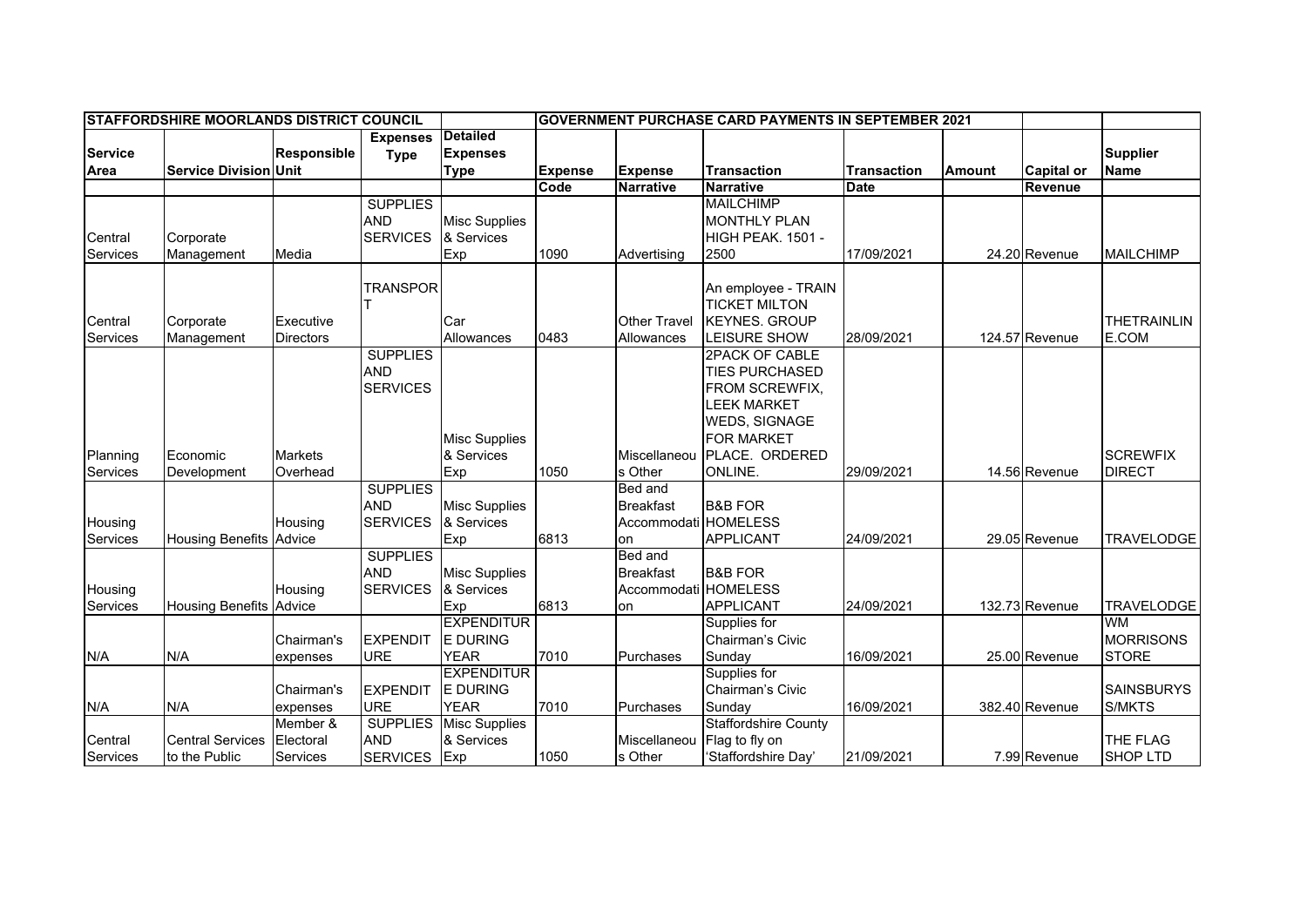| Environment     |            |                   | <b>PREMISES</b> |                      |      |                  |                               |            |               |                   |
|-----------------|------------|-------------------|-----------------|----------------------|------|------------------|-------------------------------|------------|---------------|-------------------|
| al and          |            |                   |                 | Grounds              |      |                  |                               |            |               |                   |
| Regulatory      | Cemetery   | <b>Cemeteries</b> |                 | maintenance          |      | Safety           | <b>CEMETERIES - LINE</b>      |            |               | <b>SAFETYSUPP</b> |
| Services        | Services   | Leek              |                 | costs                | 0379 | Assessment       | <b>MARKER</b>                 | 29/09/2021 | 57.95 Revenue |                   |
|                 |            |                   |                 |                      |      |                  | <b>LOCAL AUTHORITY</b>        |            |               |                   |
|                 |            |                   | <b>EMPLOYEE</b> |                      |      |                  | <b>BRIEFING: BACON</b>        |            |               |                   |
|                 |            | Post Entry        | S               |                      |      |                  | REVIEW, SELF &                |            |               |                   |
|                 |            | and               |                 | Indirect             |      |                  | <b>CUSTOM BUILD</b>           |            |               | EB LOCAL          |
| Central         | Corporate  | Corporate         |                 | employee             |      |                  | <b>ACTION PLAN - an</b>       |            |               | <b>AUTHORITY</b>  |
| Services        | Management | Training          |                 | expenses             | 0050 |                  | Staff Training employee (50%) | 06/09/2021 | 15.00 Revenue | <b>BR</b>         |
|                 |            |                   | <b>SUPPLIES</b> |                      |      |                  | 16110050 LOCAL                |            |               |                   |
|                 |            |                   | <b>AND</b>      |                      |      |                  | <b>AUTHORITY</b>              |            |               |                   |
|                 |            |                   | <b>SERVICES</b> |                      |      |                  | <b>BRIEFING: BACON</b>        |            |               |                   |
|                 |            | Post Entry        |                 |                      |      |                  | REVIEW, SELF &                |            |               |                   |
|                 |            | and               |                 | <b>Misc Supplies</b> |      |                  | <b>CUSTOM BUILD</b>           |            |               | EB LOCAL          |
| Central         | Corporate  | Corporate         |                 | & Services           |      | Recharge         | <b>ACTION PLAN - an</b>       |            |               | <b>AUTHORITY</b>  |
| Services        | Management | Training          |                 | Exp                  | 0773 | <b>High Peak</b> | employee (50%)                | 06/09/2021 | 15.00 Revenue | <b>BR</b>         |
|                 |            |                   |                 |                      |      |                  | <b>HOW TO WRITE</b>           |            |               |                   |
|                 |            | Post Entry        | <b>EMPLOYEE</b> |                      |      |                  | <b>SUCCESSFUL</b>             |            |               |                   |
|                 |            | land              | S               | Indirect             |      |                  | <b>FUNDING BIDS</b>           |            |               |                   |
| Central         | Corporate  | Corporate         |                 | employee             |      |                  | TRAINING - an                 |            |               | EB IED CPD        |
| Services        | Management | Training          |                 | expenses             | 0050 |                  | Staff Training employee (50%) | 07/09/2021 | 50.00 Revenue | <b>ONLINE HOW</b> |
|                 |            |                   | <b>SUPPLIES</b> |                      |      |                  | 16110050 HOW TO               |            |               |                   |
|                 |            |                   | <b>AND</b>      |                      |      |                  | <b>WRITE</b>                  |            |               |                   |
|                 |            | Post Entry        | <b>SERVICES</b> |                      |      |                  | <b>SUCCESSFUL</b>             |            |               |                   |
|                 |            | and               |                 | <b>Misc Supplies</b> |      |                  | <b>FUNDING BIDS</b>           |            |               |                   |
| Central         | Corporate  | Corporate         |                 | & Services           |      | Recharge         | TRAINING - an                 |            |               | EB IED CPD        |
| Services        | Management | Training          |                 | Exp                  | 0773 | <b>High Peak</b> | employee (50%)                | 07/09/2021 | 50.00 Revenue | <b>ONLINE HOW</b> |
|                 |            |                   |                 |                      |      |                  | <b>HOW TO WRITE</b>           |            |               |                   |
|                 |            | Post Entry        | <b>EMPLOYEE</b> |                      |      |                  | <b>SUCCESSFUL</b>             |            |               |                   |
|                 |            | and               | S               | Indirect             |      |                  | <b>FUNDING BIDS</b>           |            |               |                   |
| Central         | Corporate  | Corporate         |                 | employee             |      |                  | TRAINING - an                 |            |               | EB IED CPD        |
| <b>Services</b> | Management | Training          |                 | expenses             | 0050 |                  | Staff Training employee (50%) | 09/09/2021 | 50.00 Revenue | <b>ONLINE HOW</b> |
|                 |            |                   |                 |                      |      |                  | 16110050 HOW TO               |            |               |                   |
|                 |            |                   |                 |                      |      |                  | <b>WRITE</b>                  |            |               |                   |
|                 |            | Post Entry        |                 |                      |      |                  | <b>SUCCESSFUL</b>             |            |               |                   |
|                 |            | land              | <b>SUPPLIES</b> | <b>Misc Supplies</b> |      |                  | <b>FUNDING BIDS</b>           |            |               |                   |
| Central         | Corporate  | Corporate         | <b>AND</b>      | & Services           |      | Recharge         | TRAINING - an                 |            |               | EB IED CPD        |
| Services        | Management | Training          | <b>SERVICES</b> | Exp                  | 0773 | <b>High Peak</b> | employee (50%)                | 09/09/2021 | 50 Revenue    | <b>ONLINE HOW</b> |
|                 |            |                   |                 |                      |      |                  |                               |            |               |                   |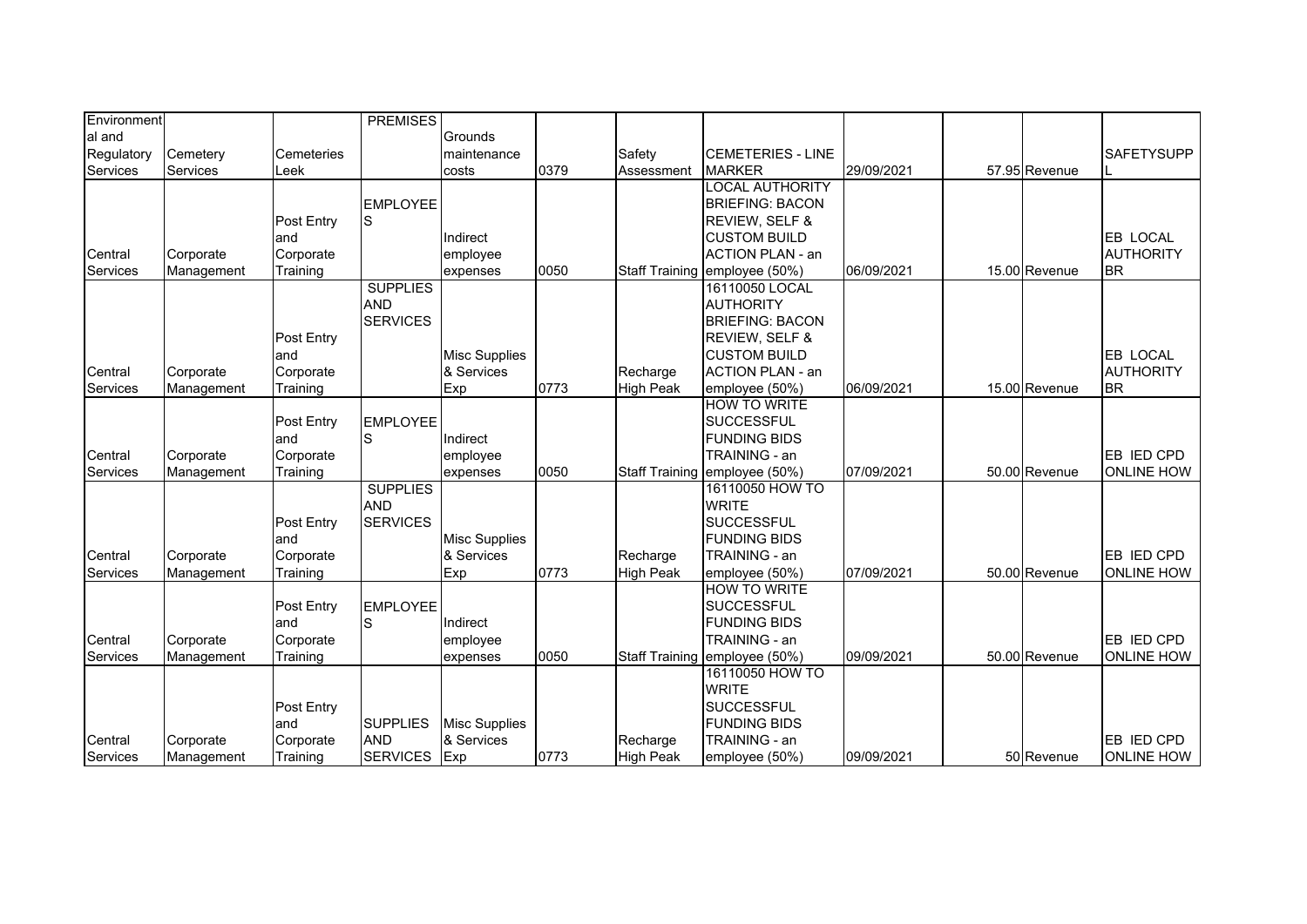|          |            | Post Entry         |                          |                      |      |                       | <b>CURRENT</b>                   |            |               |                   |
|----------|------------|--------------------|--------------------------|----------------------|------|-----------------------|----------------------------------|------------|---------------|-------------------|
|          |            | and                |                          | Indirect             |      |                       | <b>PROPERTY ISSUES</b>           |            |               |                   |
| Central  | Corporate  | Corporate          | EMPLOYEE employee        |                      |      |                       | 2021 CONFERENCE-                 |            |               | <b>PROCONFER</b>  |
| Services | Management | Training           | S                        | expenses             | 0050 |                       | Staff Training 2 employees (50%) | 09/09/2021 | 109 Revenue   | ENCES.COM         |
|          |            | Post Entry         |                          |                      |      |                       | 16110050 CURRENT                 |            |               |                   |
|          |            | and                | <b>SUPPLIES</b>          | <b>Misc Supplies</b> |      |                       | <b>PROPERTY ISSUES</b>           |            |               |                   |
| Central  | Corporate  | Corporate          | <b>AND</b>               | & Services           |      | Recharge              | 2021 CONFERENCE-                 |            |               | <b>PROCONFER</b>  |
| Services | Management | Training           | <b>SERVICES</b>          | Exp                  | 0773 | <b>High Peak</b>      | 2 employees (50%)                | 09/09/2021 | 109 Revenue   | ENCES.COM         |
|          |            |                    |                          | Indirect             |      |                       | <b>MEMBERSHIP FEE</b>            |            |               |                   |
| Central  | Corporate  | Executive          | EMPLOYEE employee        |                      |      | Professional          | FOR an employee                  |            |               |                   |
| Services | Management | <b>Directors</b>   | S                        | expenses             | 0006 | Fees                  | (50%)                            | 20/09/2021 | 68.66 Revenue | <b>CIMSPA</b>     |
|          |            |                    |                          |                      |      |                       | 1105 0006                        |            |               |                   |
|          |            |                    | <b>SUPPLIES</b>          | <b>Misc Supplies</b> |      |                       | <b>MEMBERSHIP FEE</b>            |            |               |                   |
| Central  |            | Executive          | <b>AND</b>               | & Services           |      | Recharge              | FOR an employee                  |            |               |                   |
|          | Corporate  |                    | <b>SERVICES</b>          |                      |      |                       | (50%)                            | 20/09/2021 |               | <b>CIMSPA</b>     |
| Services | Management | <b>Directors</b>   |                          | Exp                  | 0773 | <b>High Peak</b>      | <b>CDM AWARENESS</b>             |            | 68.66 Revenue |                   |
|          |            |                    |                          |                      |      |                       |                                  |            |               |                   |
|          |            |                    |                          |                      |      |                       | <b>COURSE FOR</b>                |            |               |                   |
|          |            | Post Entry         |                          |                      |      |                       | <b>ASSETS AND</b>                |            |               |                   |
|          |            | and                |                          | Indirect             |      |                       | <b>COMMISSIONING</b>             |            |               | WWW.FIRST4        |
| Central  | Corporate  | Corporate          | EMPLOYEE employee        |                      |      |                       | <b>TEAM MEMBERS</b>              |            |               | SAFETY.CO.U       |
| Services | Management | Training           | S                        | expenses             | 0050 | <b>Staff Training</b> | (50%                             | 21/09/2021 | 416.5 Revenue | Κ                 |
|          |            |                    |                          |                      |      |                       | 16110050 CDM                     |            |               |                   |
|          |            |                    |                          |                      |      |                       | <b>AWARENESS</b>                 |            |               |                   |
|          |            |                    |                          |                      |      |                       | <b>COURSE FOR</b>                |            |               |                   |
|          |            | Post Entry         |                          |                      |      |                       | <b>ASSETS AND</b>                |            |               |                   |
|          |            | and                | <b>SUPPLIES</b>          | <b>Misc Supplies</b> |      |                       | <b>COMMISSIONING</b>             |            |               | WWW.FIRST4        |
| Central  | Corporate  | Corporate          | <b>AND</b>               | & Services           |      | Recharge              | <b>TEAM MEMBERS</b>              |            |               | SAFETY.CO.U       |
| Services | Management | Training           | <b>SERVICES</b>          | Exp                  | 0773 | <b>High Peak</b>      | (50%)                            | 21/09/2021 | 416.5 Revenue | Κ                 |
|          |            | Post Entry         |                          |                      |      |                       |                                  |            |               |                   |
|          |            | and                | <b>SUPPLIES</b>          | <b>Misc Supplies</b> |      |                       | <b>CDM AWARENESS</b>             |            |               | WWW.FIRST4        |
| Central  | Corporate  | Corporate          | <b>AND</b>               | & Services           |      | Training &            | <b>COURSE FOR</b>                |            |               | SAFETY.CO.U       |
| Services | Management | Training           | <b>SERVICES</b>          | Exp                  | 6802 | <b>Course Fees</b>    | <b>HOUSING REPAIRS</b>           | 21/09/2021 | 476 Revenue   | κ                 |
|          |            |                    | <b>SUPPLIES</b>          | Communicatio         |      |                       |                                  |            |               |                   |
| Central  | Corporate  |                    | <b>AND</b>               | ns &                 |      | Hardware-             | <b>REPAIR OF TABLE</b>           |            |               | <b>REVIVEAPHO</b> |
| Services | Management | <b>IT Services</b> | <b>SERVICES</b>          | Computing            | 0845 | Misc                  | <b>SCREEN (50%)</b>              | 08/09/2021 | 57.91 Revenue | <b>NE</b>         |
|          |            |                    | <b>SUPPLIES</b>          | <b>Misc Supplies</b> |      |                       | 1360 0845 REPAIR                 |            |               |                   |
| Central  | Corporate  |                    | <b>AND</b>               | & Services           |      | Recharge              | OF TABLE SCREEN                  |            |               | <b>REVIVEAPHO</b> |
| Services |            |                    | <b>SERVICES</b>          |                      | 0773 | <b>High Peak</b>      | (50%)                            | 08/09/2021 | 57.92 Revenue | <b>NE</b>         |
|          | Management | <b>IT Services</b> |                          | Exp                  |      |                       |                                  |            |               |                   |
|          |            |                    | <b>SUPPLIES</b>          |                      |      |                       |                                  |            |               |                   |
| Central  | Corporate  |                    | <b>AND</b>               |                      |      |                       | <b>MONTHLY PAYMENT</b>           |            |               | <b>ADOBE</b>      |
| Services | Management | Media              | <b>SERVICES</b> Services |                      | 0690 | Photography           | (50%                             | 11/09/2021 | 10 Revenue    | <b>STOCK</b>      |